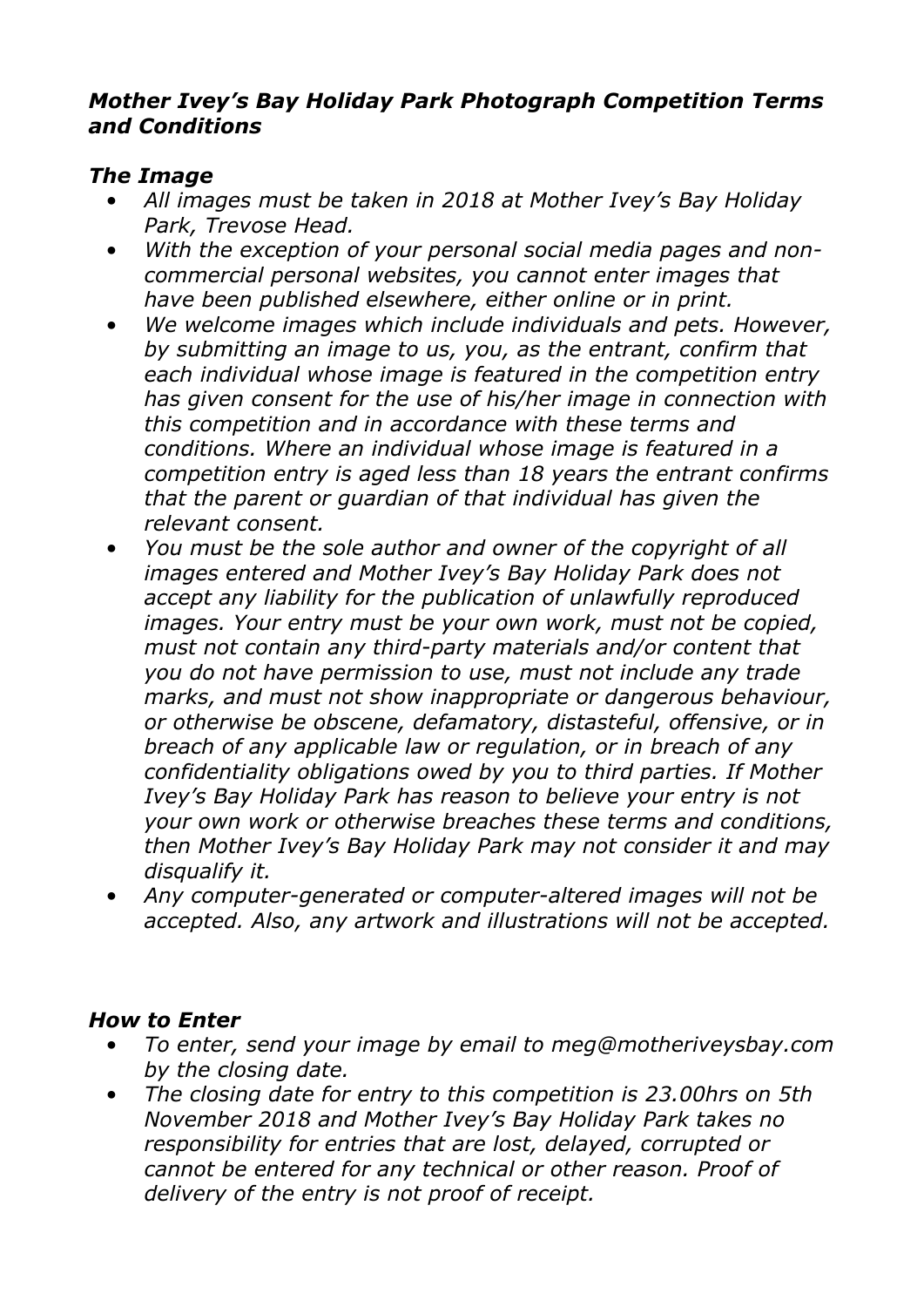#### *Competition rules*

- *The competition is open to all photographers aged 18 or over, other than employees or agents of Mother Ivey's Bay Holiday Park or Martha's Orchard, or their family members, freelance contributors or anyone else connected with this competition.*
- *After the closing date, and before the 15th November 2018, one image will be named as the winner, based on the Owner's choice and will be contacted using the email address used to enter the competition.*
- *The prize for the winner is a 7 nights stay in caravan 408, hire fleet GOLD, 3 bedrooms, dogs welcome, arriving after 3pm on Saturday 20th April 2019 and departing by 10am on Saturday 27th April 2019. This prize is non-transferable and non-negotiable. No purchase necessary.*

#### *Use of Images by Us*

- *By entering your images in to this competition, you waive all copyright to the image and you grant Mother Ivey's Bay Holiday Park the right to reproduce the image(s) for any purpose, at any time, in any media without prior notice or compensation. For example, you grant Mother Ivey's Bay Holiday Park permission for your image to be published on the website of Mother Ivey's Bay Holiday Park and on any social media account controlled by Mother Ivey's Bay Holiday Park but not limited to Facebook and Twitter accounts, and you grant Mother Ivey's Bay Holiday Park a non-exclusive, royalty free, worldwide, perpetual licence (with a right to sub-license) to use, republish, edit and/or modify your competition entry in any/all media (including in electronic format, hard copy and in Mother Ivey's Bay Holiday Park publications, including marketing brochures and materials) without any credit to you.*
- *The winner also consents to the use of their image, name and/or photograph in any publicity carried out by Mother Ivey's Bay Holiday Park, without further compensation.*
- *You also hereby waive all your moral rights in your image. Notwithstanding the afore-going waiver, in order to use images entered as intended and advised in these Terms and Conditions, Mother Ivey's Bay Holiday Park may need to modify images, including but not limited to resizing, cropping or colour adjustment as necessary, provided that Mother Ivey's Bay Holiday Park shall endeavour in undertaking such modifications to maintain the integrity of your image as originally created*